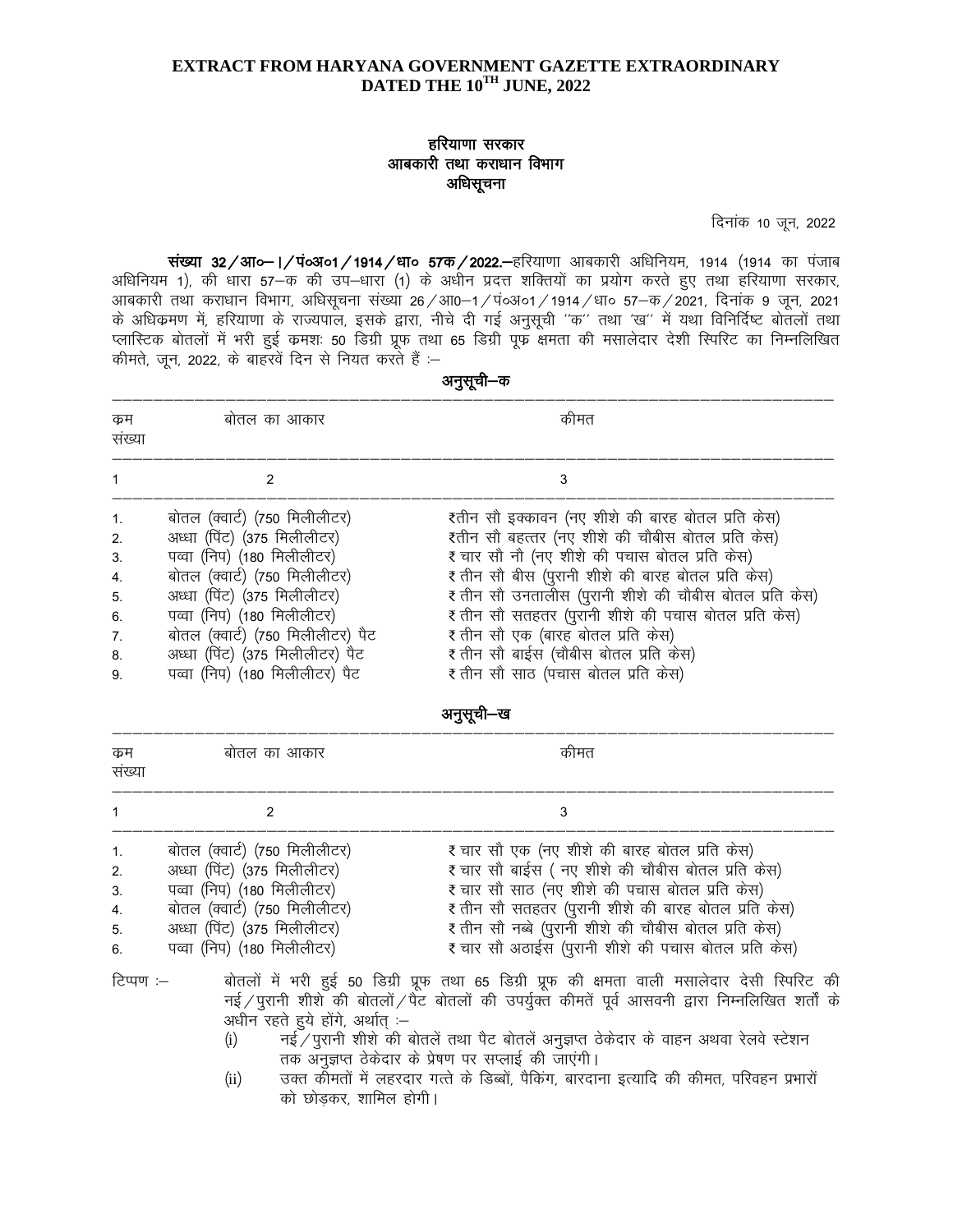- सभी प्रकार की नई / पुरानी शीशे की बोतलों तथा पैट बोतलों पर ''हरियाणा आबकारी'' का  $(iii)$ सैंडब्लास्टिड निशान होगा।
- मसालेदार देशी शराब की आपूर्ति पांच किलोग्राम प्रति वर्ग सैंटीमीटर तक फैलने वाली क्षमता  $(iv)$ रखने वाले तीन प्लाई के लहरदार गत्ते के डिब्बों में बोतल, अध्धा तथा पव्वा आकार के अनुपात में होगी तथा बोतल, अध्धा तथा पव्वा आकार की देसी शराब की आपूर्ति अनुपात आबकारी तथा कराधान आयुक्त के आदेशों से, यदि आवश्यक हो, विनियमित किया जाएगा।
- एक्स आसवनी जारी कीमत में लागतें तथा सभी व्यय, जो आबकारी चिपकाने वाले लेबलों /  $(v)$ होलोग्राम लगाने के लिए उपगत शामिल होंगे।
- आसवनियां उपर्युक्त नियत कीमतों से अधिक कोई भी कीमत प्रभारित करने की हकदार नहीं  $(vi)$ होंगी ।
- केवल एक्सट्रा न्यूट्रल एल्कोहल से बनी देसी मदिरा हरियाणा राज्य में वर्ष 2022–23(12.06.2022  $(vii)$ से 11.06.2023 तक) से बेची जायेगी।

अनुराग रस्तोगी, अपर मुख्य सचिव, हरियाणा सरकार, आबकारी तथा कराधान विभाग।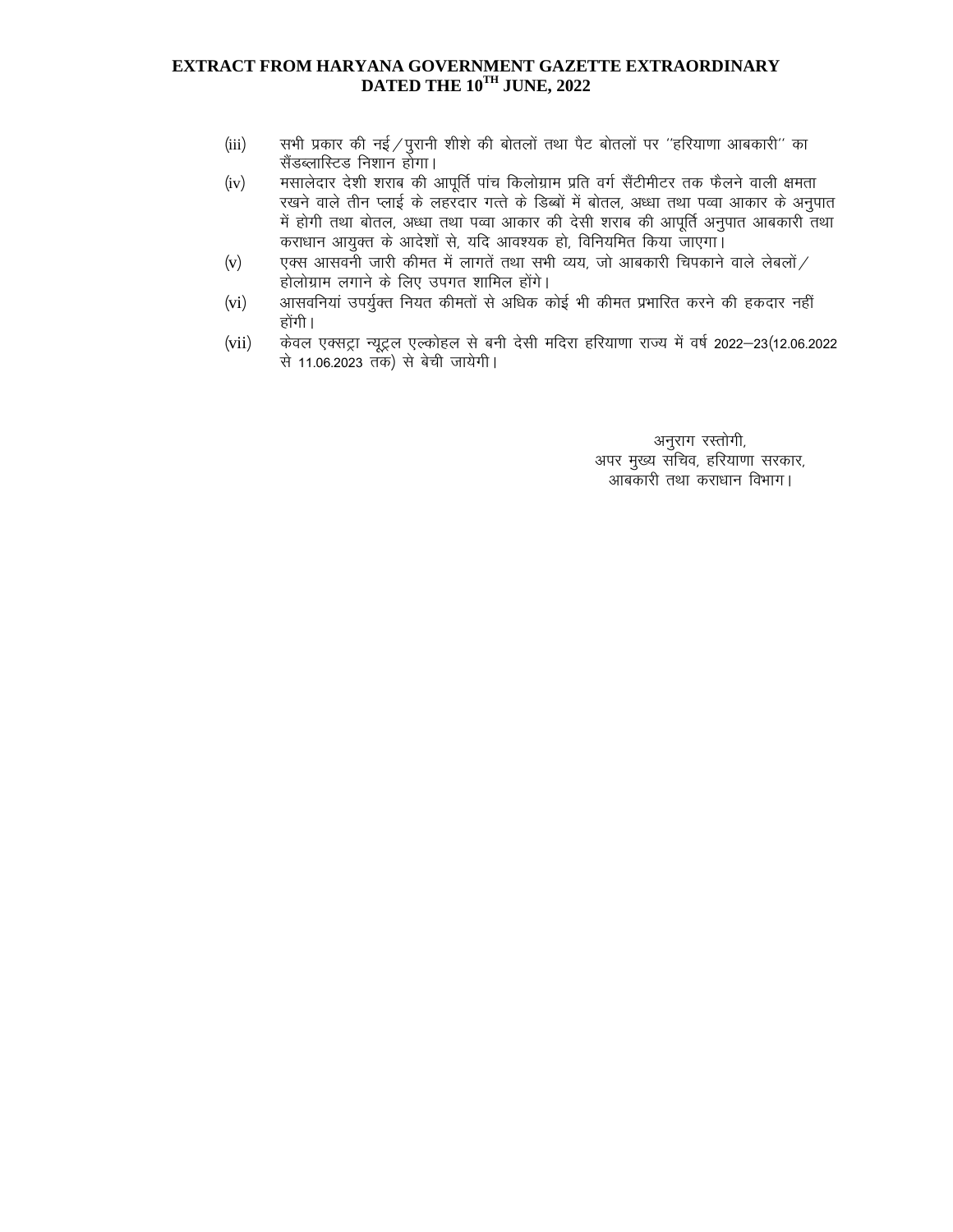#### **HARYANA GOVERNMENT EXCISE AND TAXATION DEPARTMENT Notification**

The  $10^{th}$  June, 2022

**No.32/X-1/P.A.1/1914/S.57-A/2022.—** In exercise of the powers conferred under sub-section (1) of section 57-A of the Haryana Excise Act, 1914 (Punjab Act 1 of 1914), and in supersession of Haryana Government, Excise and Taxation Department, notification No.  $26/X-1/P.A.1/1914/S.57-A/2021$ , dated the 9<sup>th</sup> June, 2021, the Governor of Haryana hereby fixes with effect from the  $12<sup>th</sup>$  day of June, 2022, the following prices of spiced country spirit of the strength of 50 degree proof and 65 degree proof in bottled form and plastic bottles as specified in the Schedule A and B respectively given below :-

**Schedule-A**

| Serial<br>number | Size of Bottle              | Price                                                                          |  |  |  |
|------------------|-----------------------------|--------------------------------------------------------------------------------|--|--|--|
|                  | 2                           | 3                                                                              |  |  |  |
| 1.               | Ouart (750 milliliters)     | $\overline{\xi}$ Three hundred fifty one (per case of 12 in new glass bottles) |  |  |  |
| 2.               | Pint (375 milliliters)      | ₹ Three hundred seventy two (per case of 24 in new glass bottles)              |  |  |  |
| 3.               | Nip (180 milliliters)       | $\overline{\xi}$ Four hundred nine (per case of 50 in new glass bottles)       |  |  |  |
| 4.               | Quart (750 milliliters)     | ₹ Three hundred twenty (per case of 12 in old glass bottles)                   |  |  |  |
| 5.               | Pint (375 milliliters)      | $\bar{\tau}$ Three hundred thirty nine (per case of 24 in old glass bottles)   |  |  |  |
| 6.               | Nip (180 milliliters)       | $\bar{\tau}$ Three hundred seventy seven (per case of 50 in old glass bottles) |  |  |  |
| 7.               | Quart (750 milliliters) PET | ₹ Three hundred one (per case of 12 bottles)                                   |  |  |  |
| 8.               | Pint (375 milliliters) PET  | ₹ Three hundred twenty two (per case of 24 bottles)                            |  |  |  |
| 9.               | Nip (180 milliliters) PET   | ₹ Three hundred sixty (per case of 50 bottles)                                 |  |  |  |

| <b>Schedule-B</b> |  |
|-------------------|--|
|-------------------|--|

| Serial<br>number | Size of Bottle          | Price                                                                        |
|------------------|-------------------------|------------------------------------------------------------------------------|
|                  |                         |                                                                              |
| 1.               | Quart (750 milliliters) | $\overline{z}$ Four hundred one (per case of 12 in new glass bottles)        |
| 2.               | Pint (375 milliliters)  | $\bar{\tau}$ Four hundred twenty two (per case of 24 in new glass bottles)   |
| 3.               | Nip (180 milliliters)   | $\overline{\xi}$ Four hundred sixty (per case of 50 in new glass bottles)    |
| 4.               | Quart (750 milliliters) | ₹ Three hundred seventy (per case of 12 in old glass bottles)                |
| 5.               | Pint (375 milliliters)  | ₹ Three hundred ninety (per case of 24 in old glass bottles)                 |
| 6.               | Nip (180 milliliters)   | $\bar{\tau}$ Four hundred twenty eight (per case of 50 in old glass bottles) |

Note :- The above prices of new/old glass bottles/PET bottles of spiced Country Spirit of the strength of 50 degree proof and 65 degree proof in bottles form shall be ex-distillery subject to the following conditions, namely :-

- (i) The new/old glass bottles and PET bottles shall be supplied upto licensed vendor's couriers or railway station of dispatch at the licensed vendor.
- (ii) The said prices shall be inclusive of the prices of corrugated boxes, packing, bardana etc. excluding transportation charges.
- (iii) All types of new/old glass bottles and PET bottles shall bear sandblasted mark of "HARYANA EXCISE".
- (iv) The supply of spiced country liquor in quarts, pints and nips size shall be in corrugated boxes of